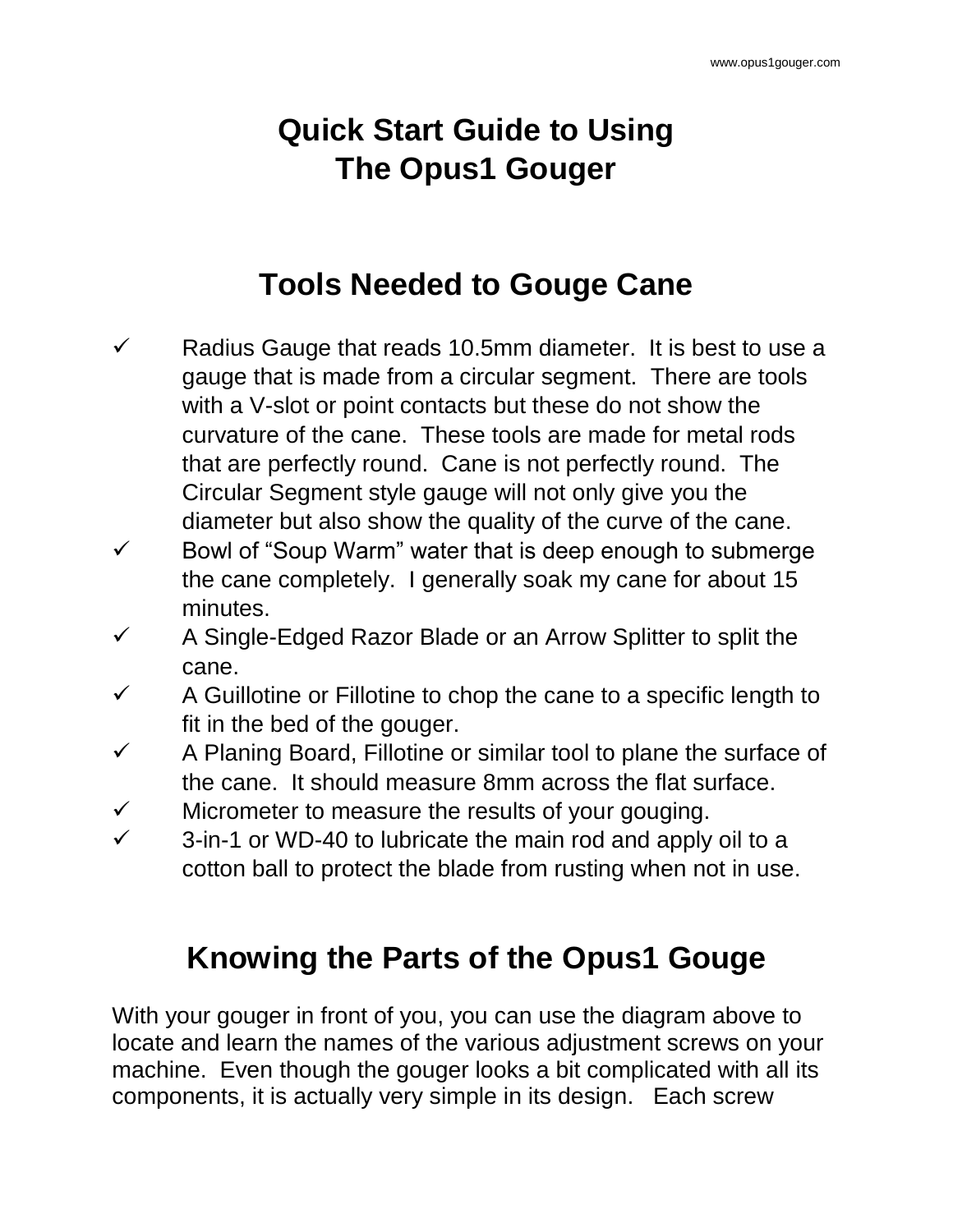

**Adjustment Screw Locations and Descriptions on** handles a specific

adjustment to manipulate the measurements of the gouge curve. There is only one screw used to make any specific measurement change. This allows you to UNDO a specific adjustment that you might make and not find to your satisfaction. On other designs, you will need to move multiple screws to make a single adjustment, which becomes impossible to undo unless you are skilled

at adjusting gougers. You are now free to experiment with your setup without the fear of getting in over you head and having to send you machine off to have it re-adjusted by an expert.

## **Prepare your cane to be gouged**

Chose a straight piece of cane to be split from the tube that is between 10.25mm and 10.5mm in diameter.

I have a radius gauge that is mounted onto the face of a desk lamp. As you can see, I am viewing the cane with the gauge on

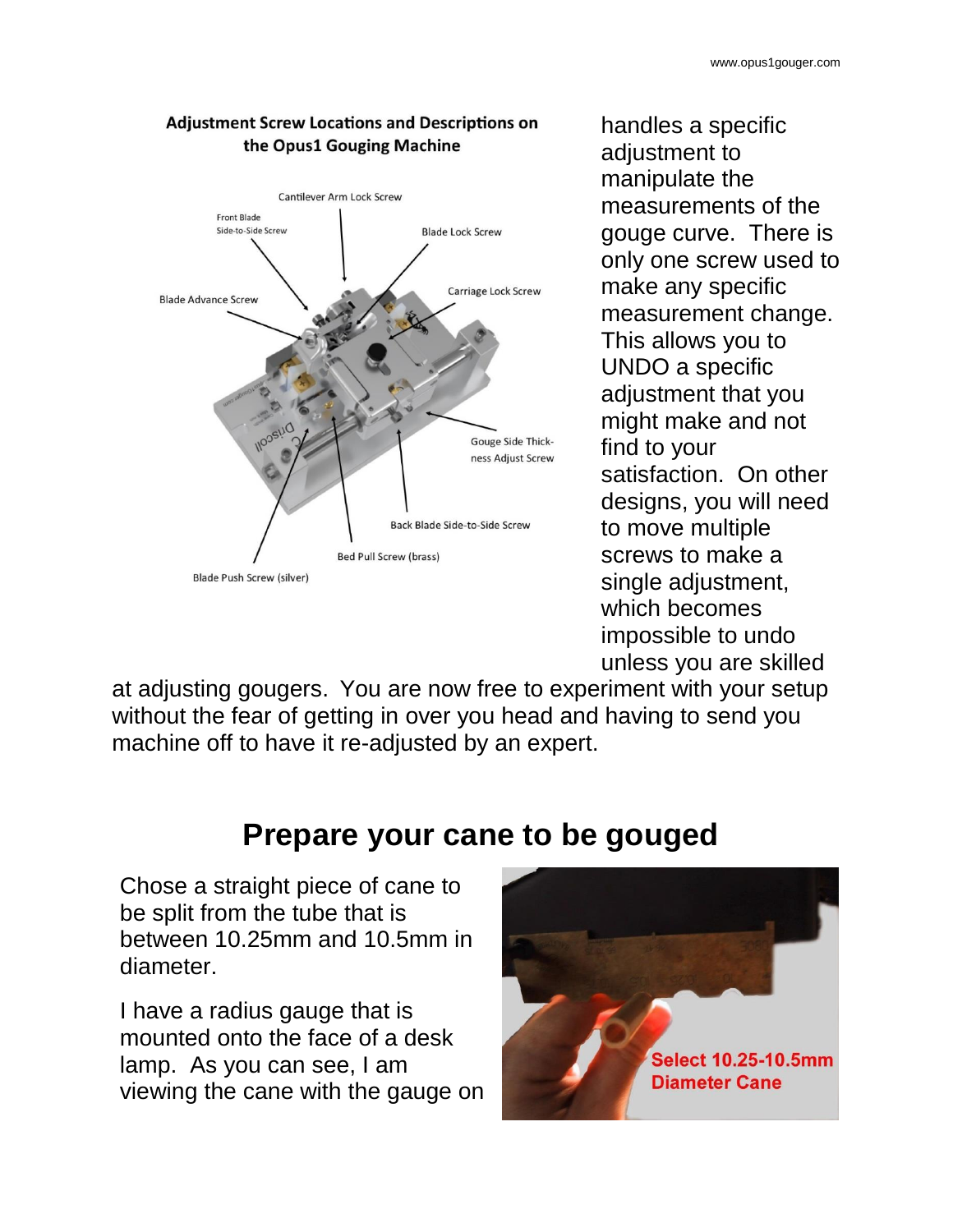the top surface of the cane. This way I can use the light to illuminate the cane so that inspection of the diameter is easier. Measure down the whole length of the tube to make sure the diameter is consistent.

Using a razor or an arrow, cut the section you would like out of the tube.



Inspect the split piece to confirm that it is straight.



Bowed  $Up = Usable$  if bent straight

Straight = Good

Bowed Down = Bad, Tip will Open on Sides of Reed

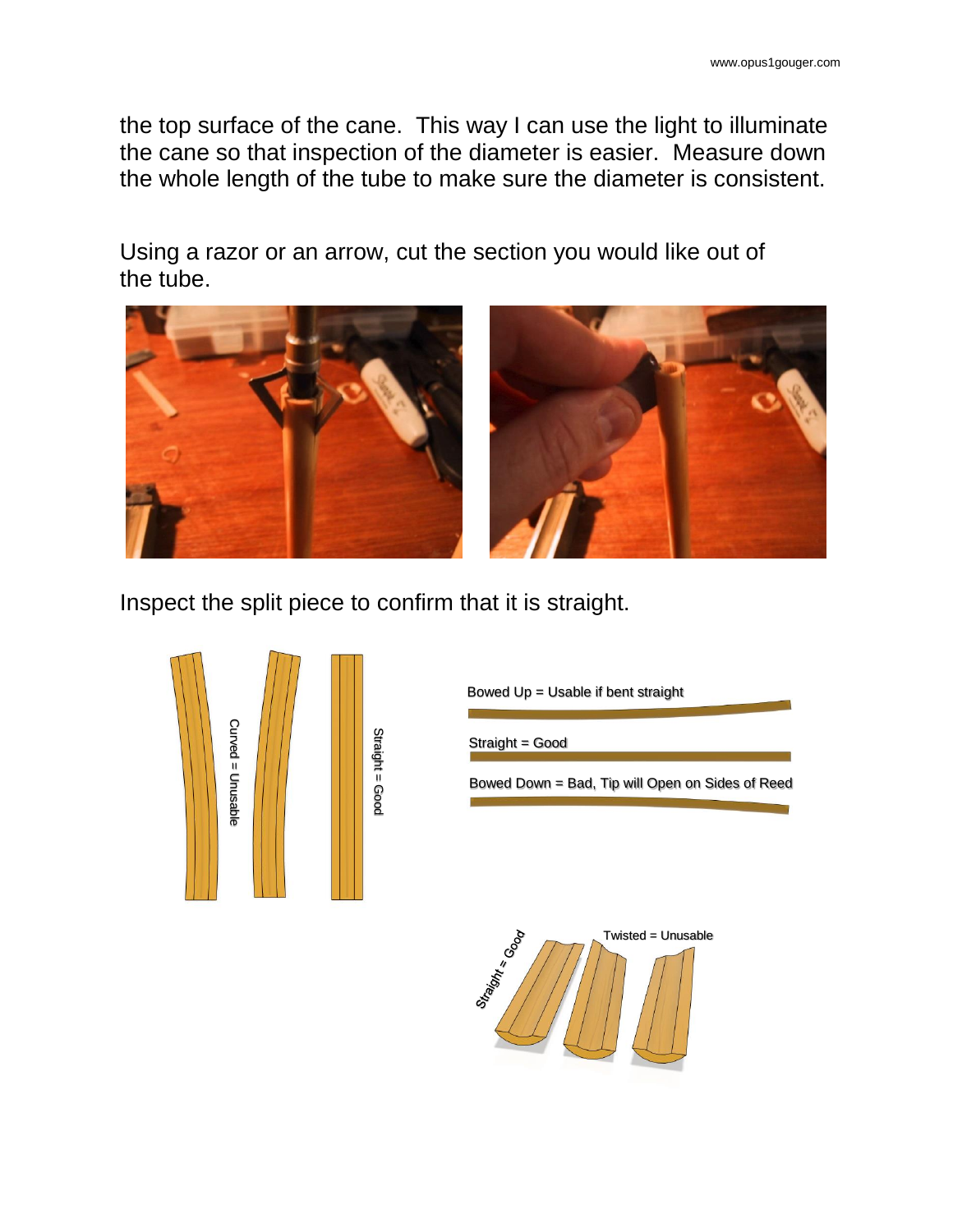Chop one end of the cane with a guillotine to establish the start of the chosen section of the cane as in the left picture below. Then reverse the cane to cut it to the desired length as in the right picture below. Chopping twice gives you a clean edge on both ends of the piece of cane.



Another reason for chopping the cane at both ends is the section of the cane that you want to use may be located somewhere in the middle of the piece of cane that you cut from the tube. The cane is generally cut in the cane fields near the knots on the stalk. Since the grain is merging into the knots, the cane will sometimes have a curve in it near these locations.

Once the cane is cut to length, it is planed either with a Planing Board, a Filliere as seen below, or a Fillotine as seen on my website.

See video in Fillotine Section, to see the Best Practices in its use.

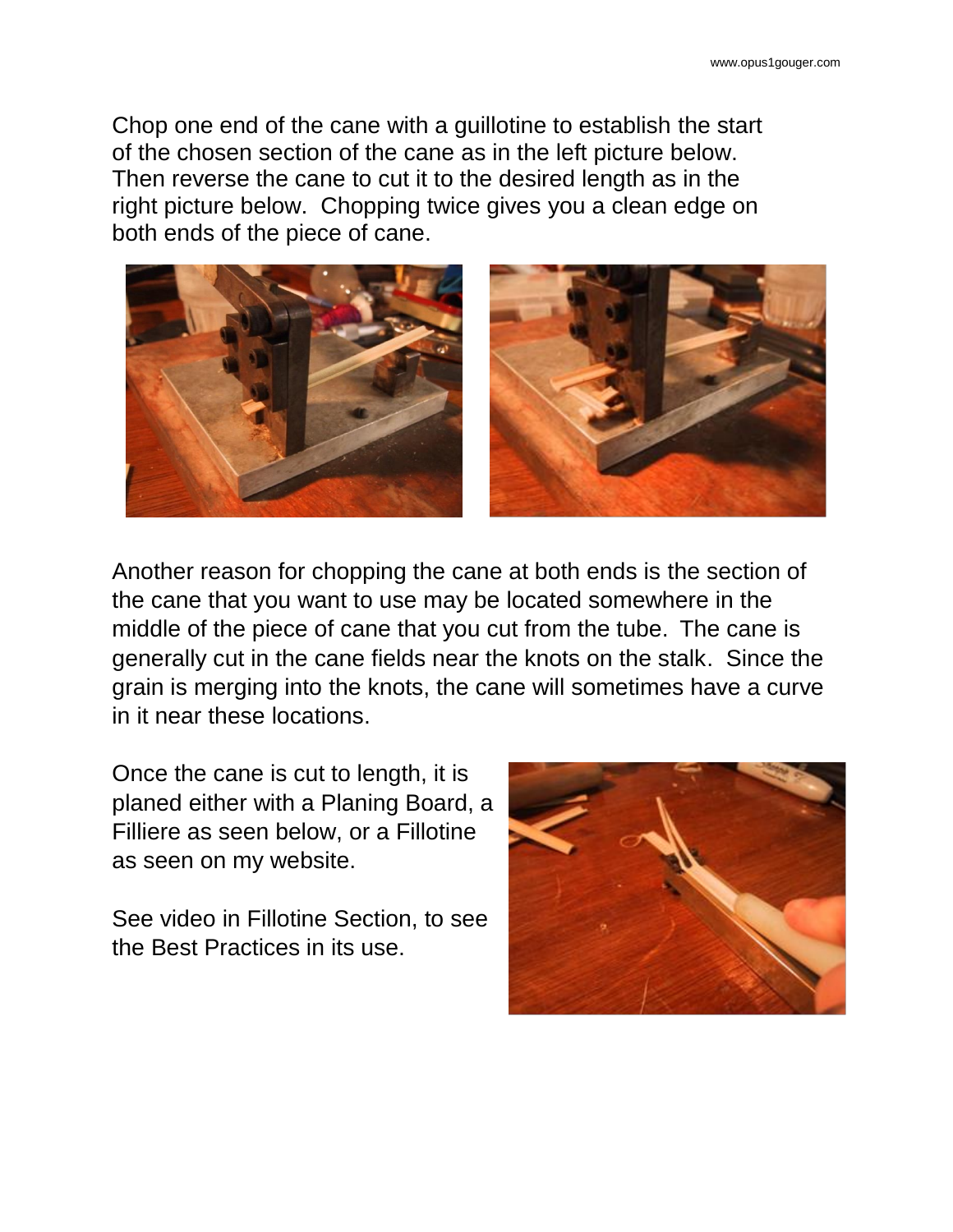The piece of cane should be 8.0mm across the flat surface. This is VERY IMPORTANT. If the cane is too wide, the machine will not gouge in an optimal fashion. See PLANING YOUR CANE in the Gouger University's Freshman Class #1 for more information on this.





Once you cane is planed to the appropriate width, you should narrow the ends of the cane before gouging. The intent is to allow the blade edge to FEED into the side part of the gouge curve. I cut off the outer third on each side starting about one-half inch from the end.

At this point, soak the cane in a bowl of "Soup Hot" water for 15- 30 minutes. The cane should be as wet as it will be while playing it as a reed. It will gouge too thin if the cane is swollen due to over-soaking.

I prefer to gouge on my lap using a towel that is about 4 feet long and draped over and under my legs to form table, if you will. Some people prefer to gouge on a table surface. Go to GOUGER UNIVERSITY's Freshman Class #4 for more information on this topic.